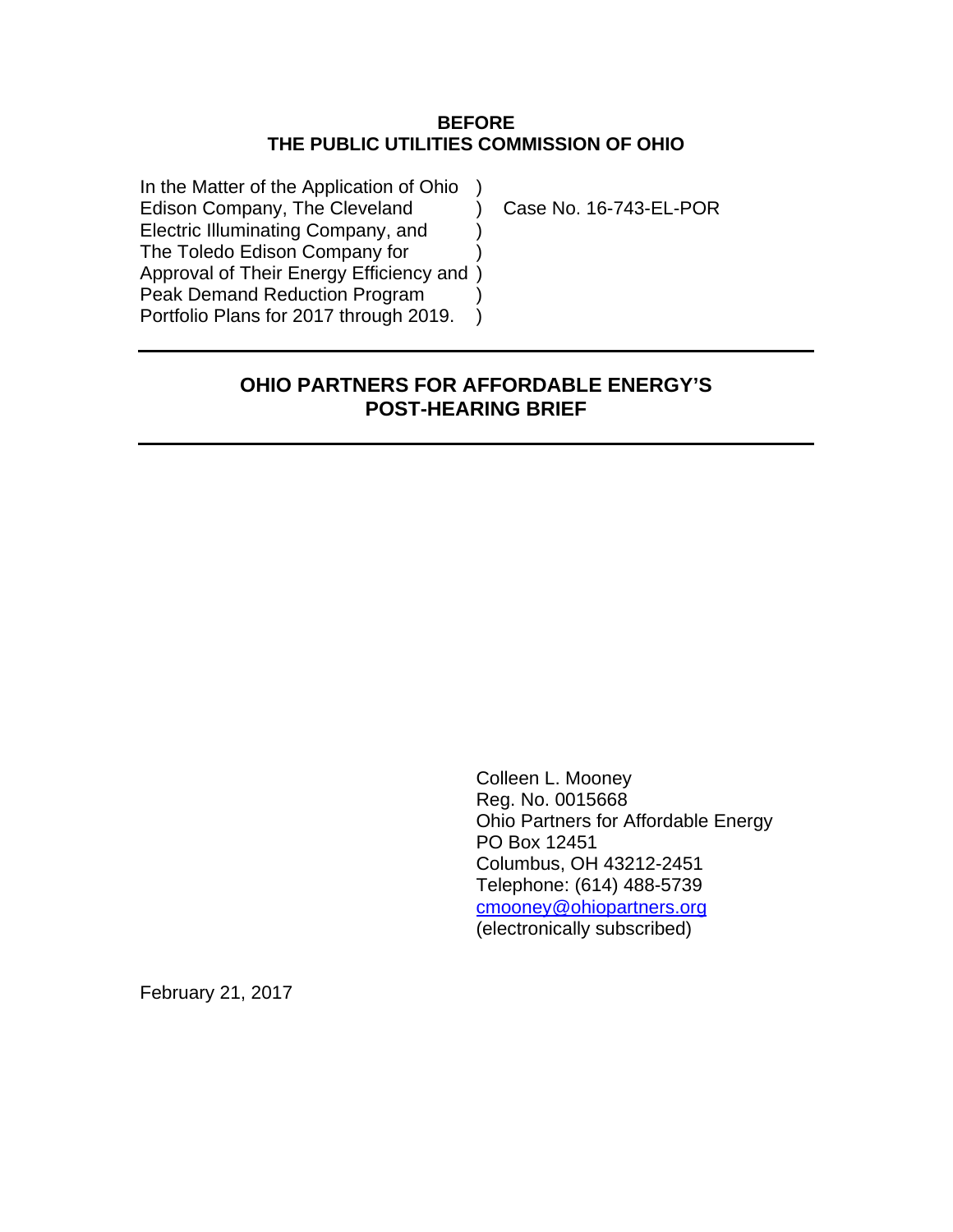# **TABLE OF CONTENTS**

| L.          |                                                                   |
|-------------|-------------------------------------------------------------------|
| II.         | The Staff's Cost Caps Ignore the Benefits of Energy Efficiency 4  |
| III.        | The Staff's Cost Caps Ignore the Cost of Energy Efficiency during |
| IV.         | The Commission Already Has Authority to Limit and Review          |
| $V_{\cdot}$ | 13                                                                |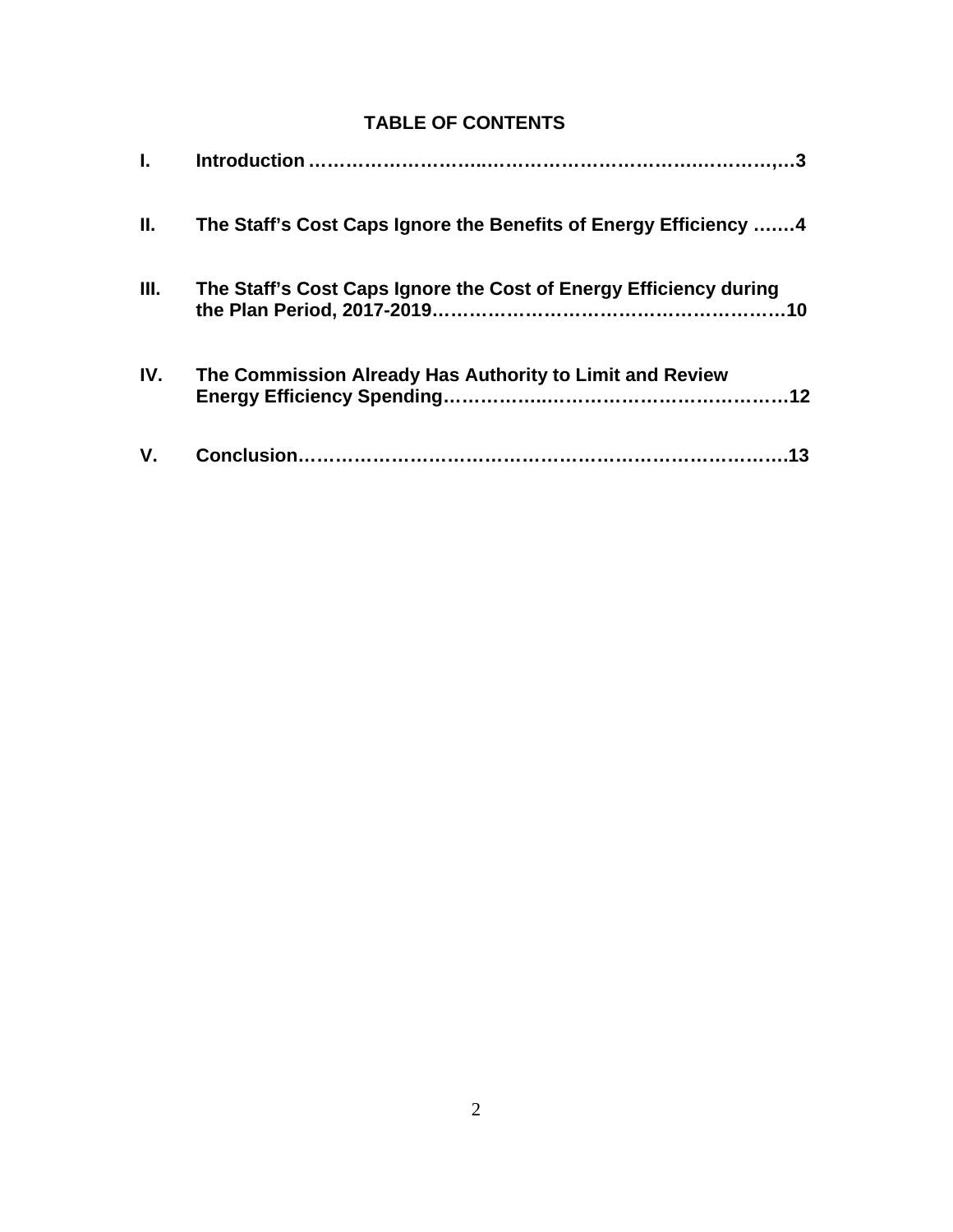#### **BEFORE THE PUBLIC UTILITIES COMMISSION OF OHIO**

In the Matter of the Application of Ohio ) Edison Company, The Cleveland (a) Case No. 16-743-EL-POR Electric Illuminating Company, and ) The Toledo Edison Company for ) Approval of Their Energy Efficiency and ) Peak Demand Reduction Program Portfolio Plans for 2017 through 2019. )

## **OHIO PARTNERS FOR AFFORDABLE ENERGY'S POST-HEARING BRIEF**

#### **I. Introduction**

Ohio Partners for Affordable Energy ("OPAE") respectfully submits to the Public Utilities Commission of Ohio ("Commission") this post-hearing brief in the proceeding to consider the above-captioned application of Ohio Edison Company, The Cleveland Electric Illuminating Company ("CEI"), and The Toledo Edison Company (together "FirstEnergy" or "Utilities") for approval of their revised energy efficiency and peak demand reduction program portfolio plans ("Plans") for 2017 through 2019. OPAE is a signatory party to the Stipulation and Recommendation filed in this case on December 9, 2016 ("Stipulation"); and, as a signatory party, OPAE supports the Commission's adoption of the Stipulation in its entirety. The Stipulation meets the Commission's three-part test for the reasonableness of stipulations.

Therefore, OPAE does not support the proposal of the Staff of the Commission ("Staff") for a cap on the FirstEnergy Utilities' annual energy efficiency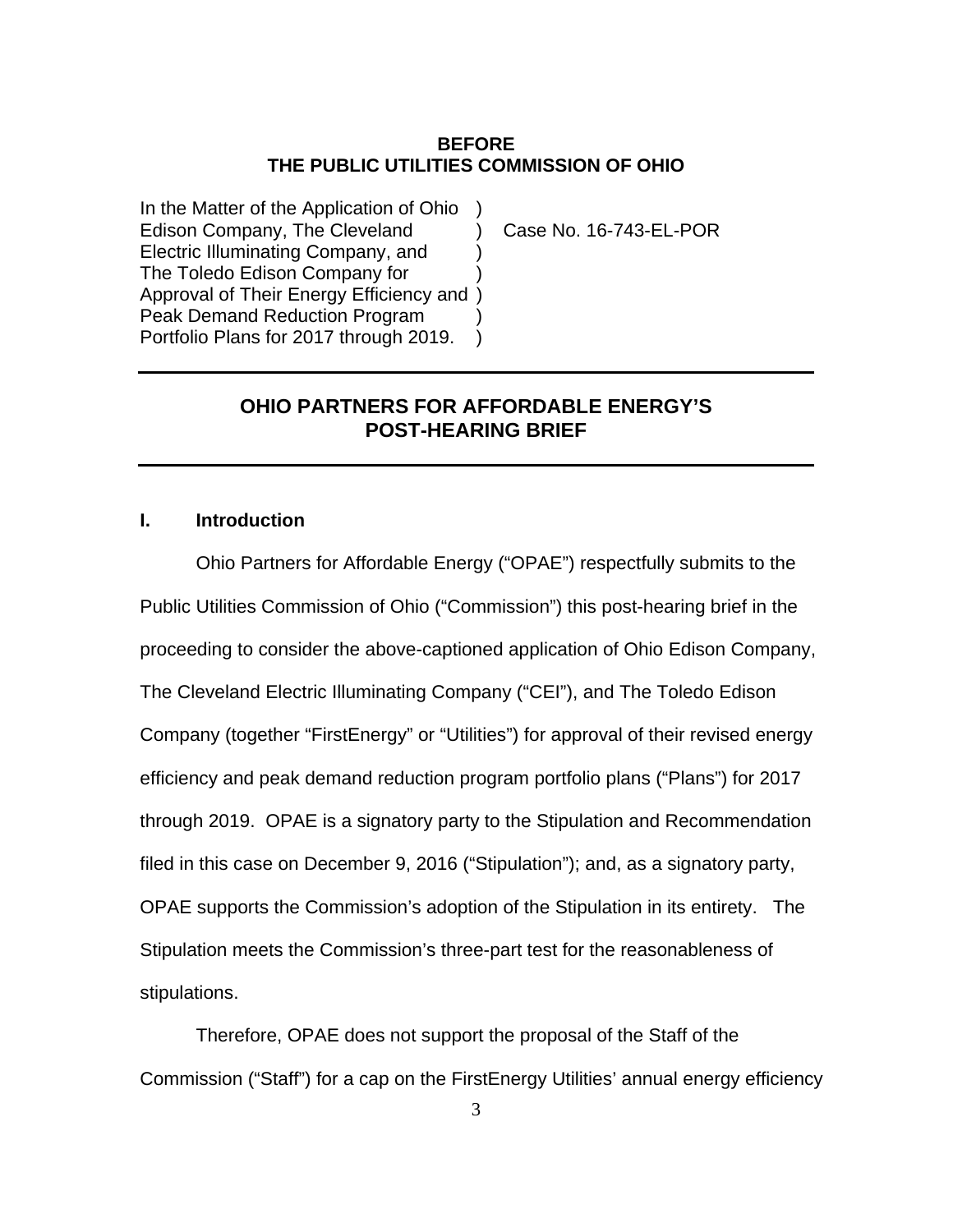program costs and shared savings of 3% of the Utilities' revenues reported on Line 10, Page 300 of their 2015 Federal Energy Regulatory Commission ("FERC") Forms 1. Adopting the Staff's cost caps results in an annual cost cap for the revised Plans of \$38.1 million for Ohio Edison, \$28.5 million for CEI, and \$13.5 million for Toledo Edison, or \$80.1 million for the Utilities on a consolidated basis. FirstEnergy ("FE") Exhibit ("Ex.")17 at 3. Herein, OPAE explains why the Commission should not adopt the Staff's cost caps.

#### **II. The Staff's Cost Caps Ignore the Benefits of Energy Efficiency.**

Ohio Administrative Code ("O.A.C.") Chapter 4901:1-39 sets forth Ohio administrative law for energy efficiency and peak demand reduction program portfolio plans. Rule 4901:1-39-04 states that the program portfolio plan must be cost-effective on a portfolio basis. To determine whether a portfolio plan is costeffective, the Commission uses the Total Resource Cost ("TRC") test. In order for a portfolio plan to be cost-effective under the TRC test, the present value of the avoided supply costs for the periods of load reduction, valued at marginal cost, must be greater than the present value of the monetary costs of the demand-side measure or program born by both the electric utility and the participants. O.A.C. 4901:1-39-01(Y). In short, a plan or individual program within a plan must save more in energy supply costs than the total costs of implementing the plan or program.

The Staff is not disputing that the revised Plans are cost-effective under the TRC test. The Staff is also taking no position on the programs or individual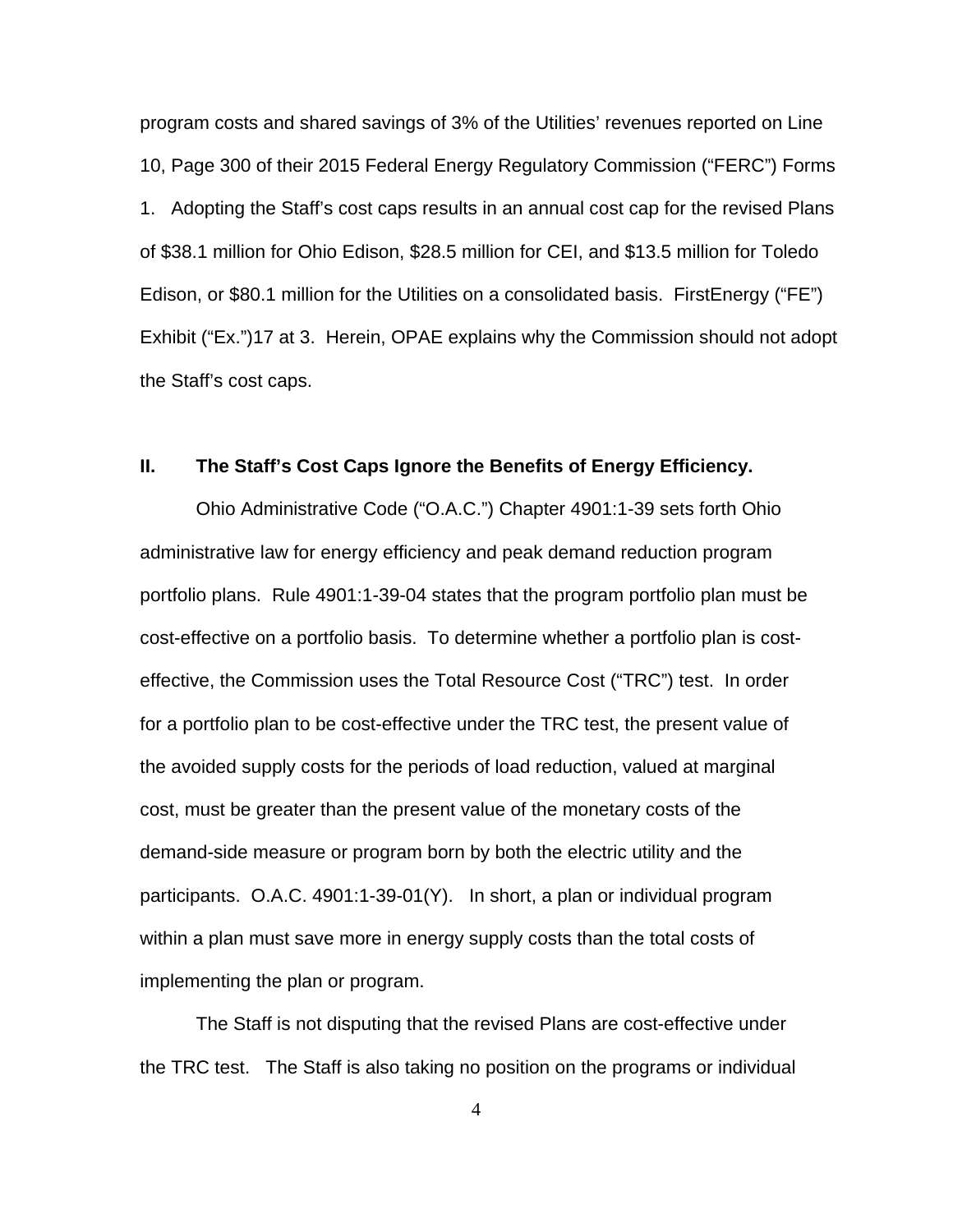measures included in the revised Plans. The Staff is only focused on the costs of the Plans that flow through the cost-recovery riders. Staff witness Patrick Donlon testified that the Utilities' portfolio costs have been escalating to the point that the riders in which the energy efficiency costs are collected (Riders DSE2) have become one of the highest riders on the Utilities' residential customers' bills. Staff Ex. 1 at 5. For two of the Utilities, Rider DSE2 was the fourth highest rider out of 16 riders, and for the third Utility, Ohio Edison, it was the fifth highest rider out of 16 riders as of October 2016. Tr. II at 328; Tr. III at 447. The highest rider of the three Utilities was \$2.90 a month for a residential customer using 750 kWh. Therefore, it was the costs collected through the Utilities' DSE2 riders and their relation to other rider costs paid by customers that caused the Staff to propose its cost caps.

The Staff's cost caps on energy efficiency spending focus only on containing costs without consideration of the benefits of energy efficiency and the purposes of portfolio plans. Mr. Donlon recognized that energy efficiency has the potential to save customers money on their bill. Tr. III at 448. The less energy customers use, the less energy FirstEnergy and competitive suppliers have to purchase on the wholesale market. Mr. Donlon recognized that there would be some wholesale market price reduction when there is a reduction in demand. Id. He agreed that energy efficiency reduces usage at peak times. Tr. III at 455.

But the Staff looked only at rider costs and did not analyze the benefits of the energy efficiency plans. The Staff did not consider what wholesale market price reductions would result from the Plans if the caps were adopted or not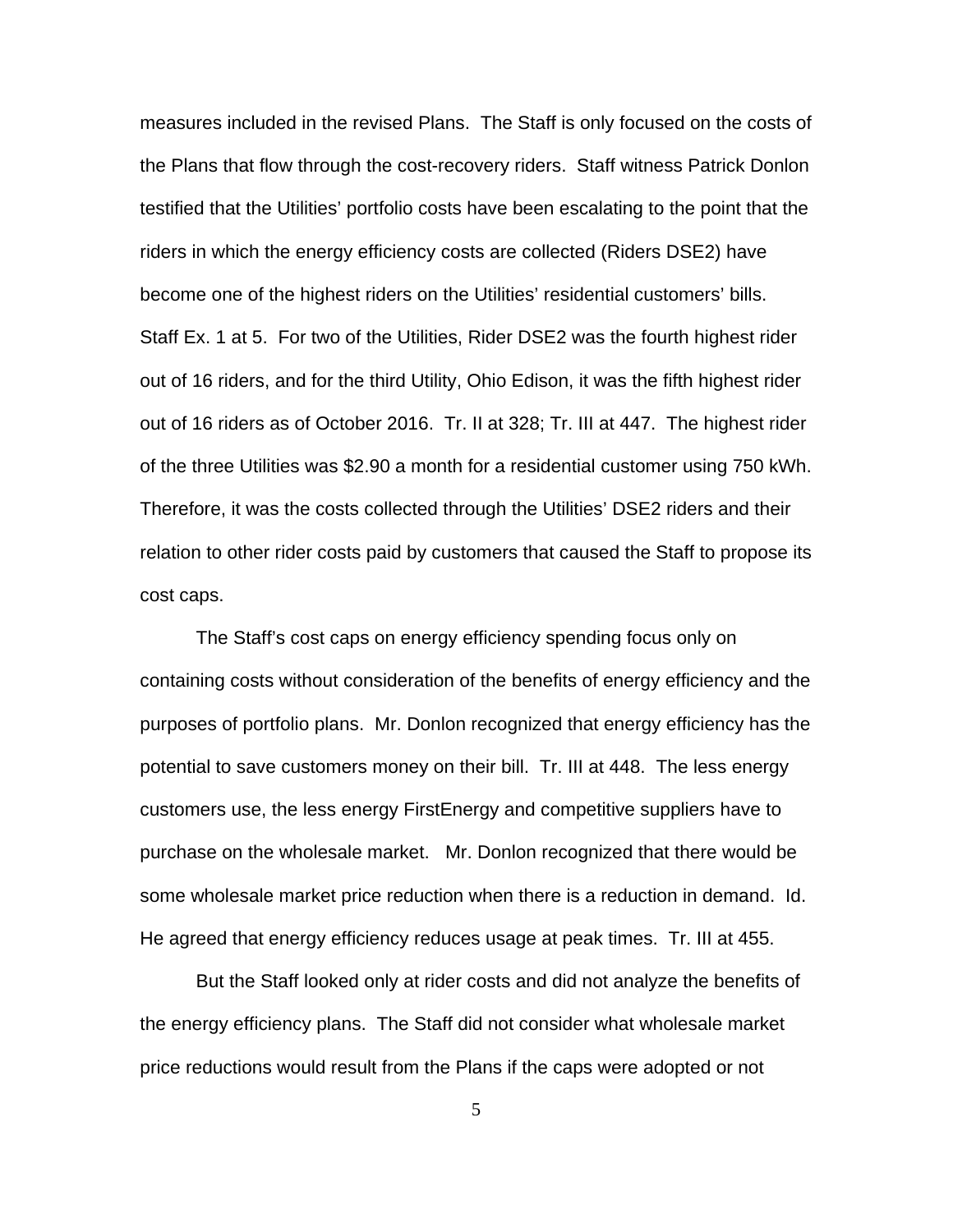adopted. The Staff did not analyze how wholesale price reductions might be affected by a 3% cap on energy efficiency spending. Tr. III at 452. Mr. Donlon acknowledged that the FirstEnergy Utilities might not be able to achieve the same level of efficiency savings under the 3% cap as without a cap. Tr. III at 453. The Staff did not consider foregone energy savings from energy efficiency programs if its caps were adopted. The Staff was only looking to cap costs.

For example, the Staff's cost caps will focus attention on the cost per first year kWh saved by a program or measure. But the cap will not consider the cost per lifetime kWh saved. Such a consideration would be necessary to get a better feel for the magnitude of electric system benefits that are being produced by energy efficiency savings. Environmental Intervenors Ex. 1 at 33. With a spending cap, the FirstEnergy Utilities may be forced to emphasize programs that produce inexpensive savings in the first year of the Plan that can count toward their annual statutory targets. The Utilities will forego more expensive savings that provide more benefit over the long-term. Id. at 25. A program that provides first-year kWh savings at a lower cost than other programs may be implemented even if its cost per lifetime kWh saved is higher. The program that may be emphasized is the one likely to provide far fewer economic benefits. Id. The caps may result in the implementation of programs with savings likely to be much shorter-lived than other programs. Id. at 26.

Given such obvious problems, the Staff could not show why a 3% cap based on the Utilities' revenues shown on Line 10 Page 300 of their FERC Forms 1 for 2015 should be used as a cap on energy efficiency spending. The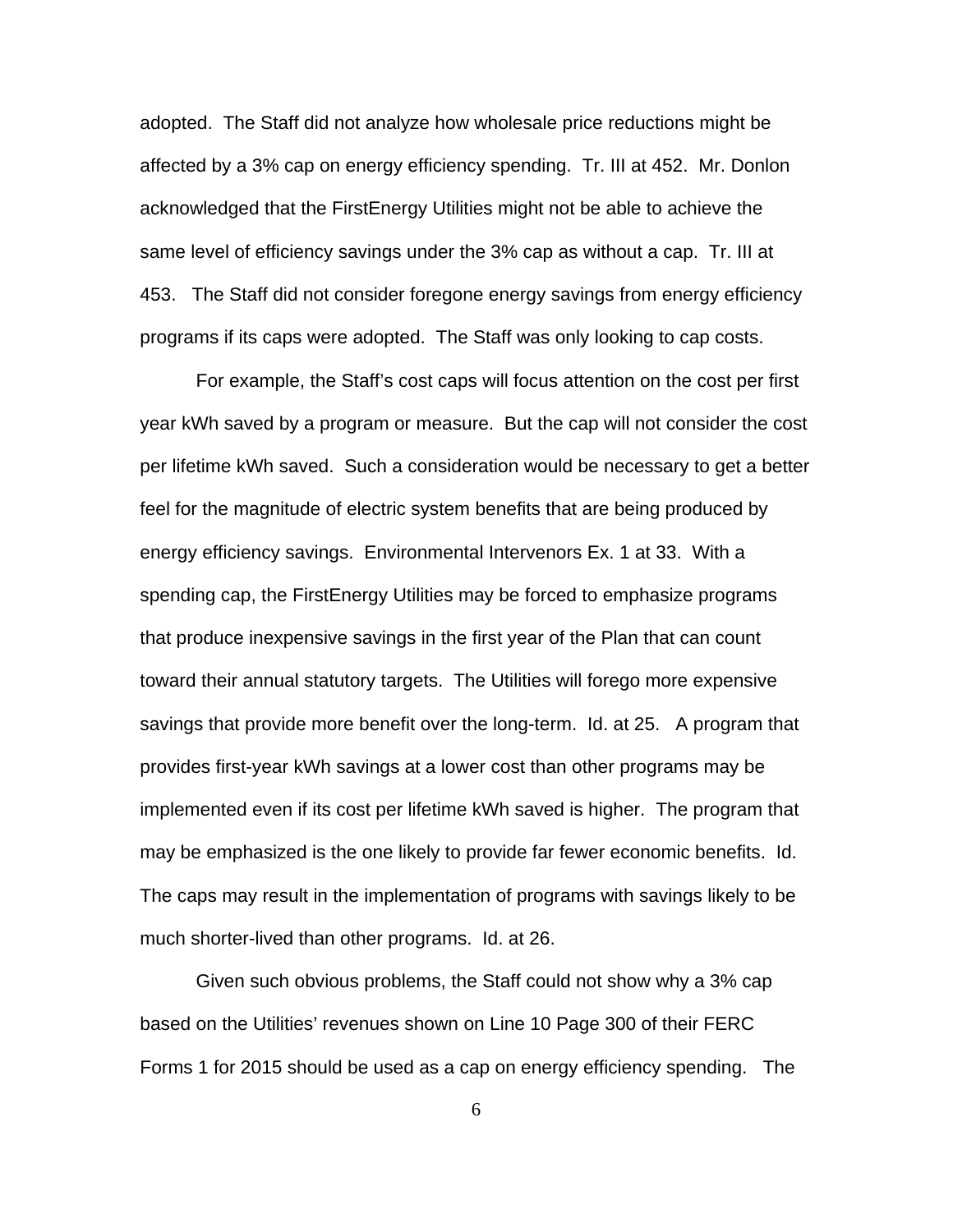Staff's selection of the 3% cost cap is not related to any analysis of the benefits to consumers of spending below the cap or any analysis of spending above the cap that would produce higher costs than benefits. The Staff did not conduct an analysis of how incremental benefits and costs change at different potential budget levels. The Staff did not provide an analysis to support a conclusion that 3% of the revenues on Line 10 of Page 300 of FERC Forms 1 for 2015 is the right number. Environmental Intervenors Ex. 1 at 27.

The Staff also did not provide any evidence that FirstEnergy's Plan was cost-ineffective and in need of a control mechanism. The Staff did not assess the reasonableness of FirstEnergy's proposed program costs or the value of the benefits the Plan would provide. There is no analysis by Staff to suggest that FirstEnergy's proposed programs are too expensive in relation to their benefits or do not bring enough value to support their costs. None of this analysis, which should be required to support the imposition of a spending cap on energy efficiency, was conducted because the Staff was only looking at costs flowing through riders.

Moreover, under Ohio law, a utility may include a program within its portfolio plan that is not cost-effective when that program provides substantial non-energy benefits. O.A.C. 4901:1-39-04(B). As the rule makes clear, the costs of the programs and the energy benefits as calculated in the TRC test are not the only consideration. Non-energy benefits that are also to be considered include societal benefits that do not affect the calculation of program costeffectiveness pursuant to the TRC test. These include, but are not limited to,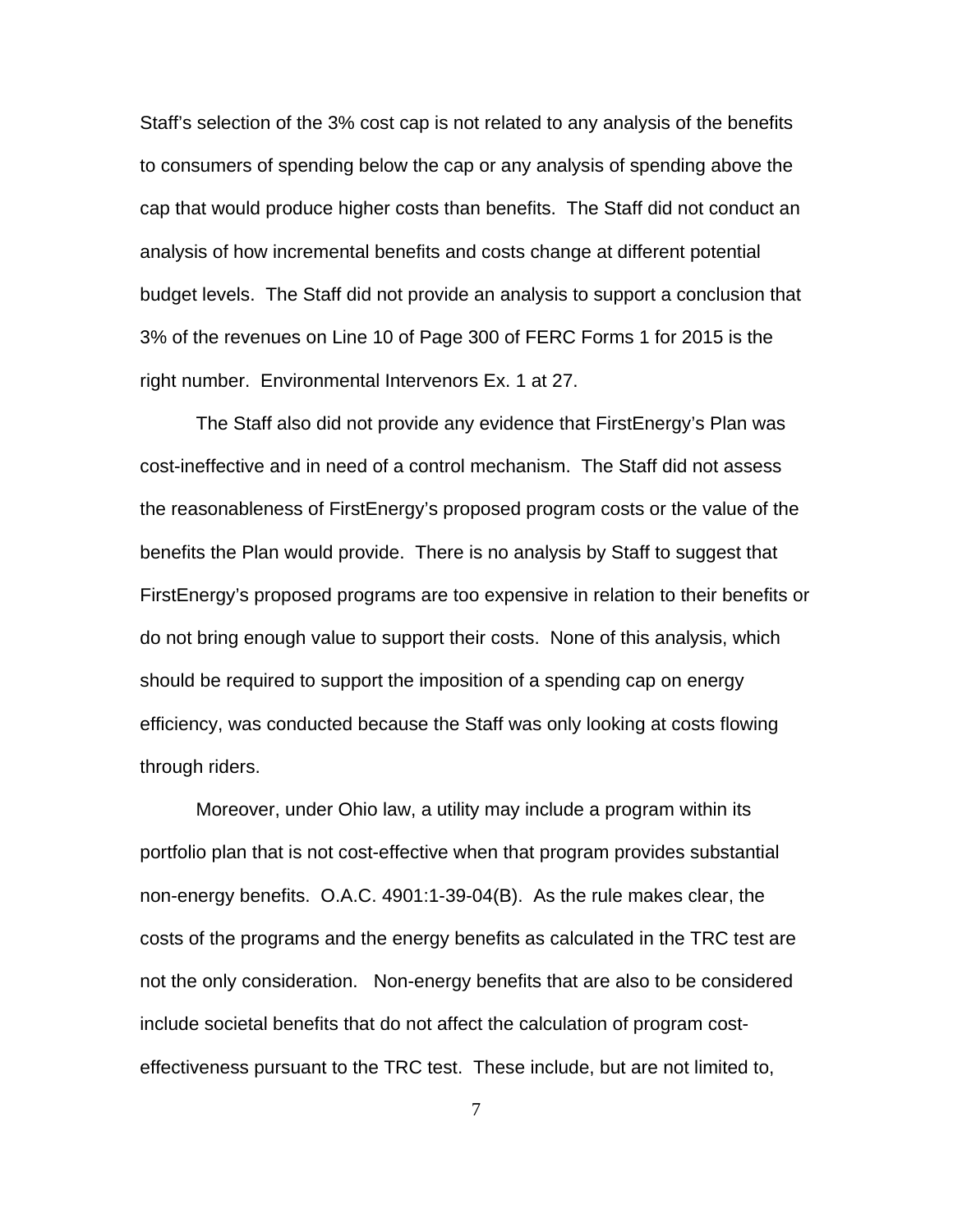benefits of low-income customer participation in utility programs, reductions in greenhouse gas emissions, reductions in air emissions, and natural resource depletion to the extent the benefit of such reductions are not fully reflected in cost savings. The plan also considers enhanced system reliability. O.A.C. 4901:1-  $39-03(B)(5)$ ; O.A.C.  $4901:1-39-01(Q)$ . The plan also assesses the degree to which a program bundles measures so as to avoid lost opportunities and attain energy savings that would not be cost-effective if installed individually. O.A.C. 4901:1-39-03(B)(9). The plan considers the degree to which a program engages the energy efficiency supply chain and leverages partners in program delivery, such as community action agencies represented by OPAE and gas distribution utilities. O.A.C. 4901:1-39-03(B)(10). The plan considers the degree to which the program successfully addresses market barriers or market failures. O.A.C. 4901:1-39-03(B)(11). The plan considers the degree to which the program promotes market transformation. O.A.C. 4901:1-39-03(B)(13). In short, the Commission's review of a portfolio plan considers far more than the costs and energy benefits reflected in the TRC test calculation.

The Staff's cost caps are solely concerned about the costs flowing through the Utilities' riders. The Commission's energy efficiency rules require consideration of energy and non-energy benefits of energy efficiency and peak demand reduction programs. It makes no sense that the Staff does not dispute the cost-effectiveness of the Plans and that the Staff acknowledges that the Plans' benefits outweigh the costs, while the Staff insists on cutting the costs without regard to the benefits.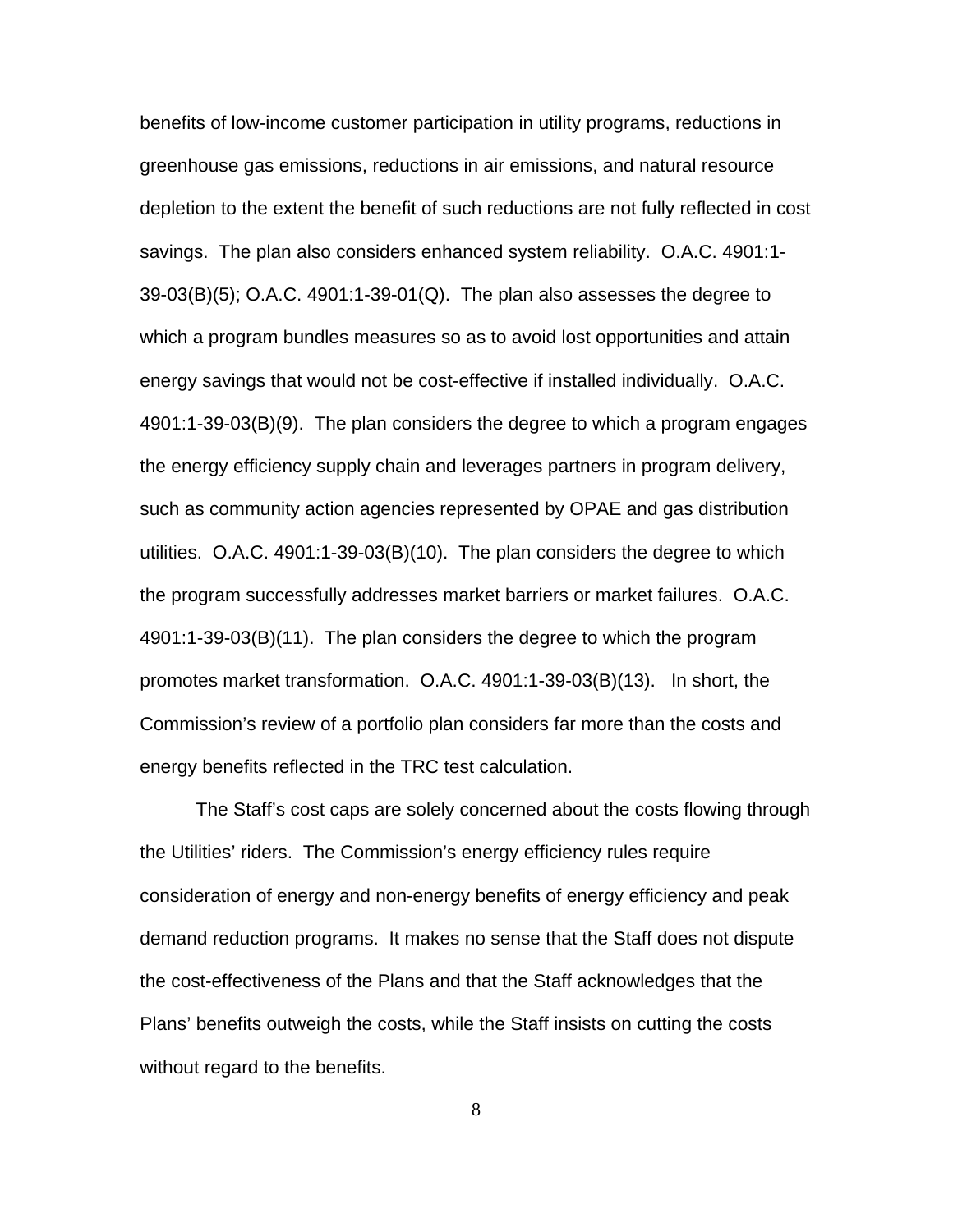The Staff's interest in cost cutting is rivaled by the cost-cutting advocated by the Office of the Ohio Consumers' Counsel ("OCC"). OCC witness Spellman testified, without knowing anything about OPAE, that OPAE's role as the administrator of FirstEnergy's low-income Community Connections program should be put out for competitive bids.OCC Ex. 9A at 70-72. OPAE has already been awarded the Community Connections program so that the issue is moot. *FirstEnergy Corp.*, Case No. 14-1297-EL-SSO, Opinion and Order (March 31, 2016) at 96. Mr. Spellman was unaware of how OPAE was awarded the contract for Community Connections. Tr. II at 273. He also had no information about any potential bidders that would be interested in bidding to operate Community Connections, and had not looked into it. Tr. II at 306. He had done no research on providers of low-income program services in the FirstEnergy service territory. Tr. II at 307. He had no particular bidder in mind. Tr. II at 308.

Mr. Spellman was not proposing that FirstEnergy's low-income programs be rejected by the Commission. Tr. II at 273-274. He testified that the programs should be reevaluated so as to reach more low-income customers but he had no specific recommendations. Tr. II at 275. Mr. Spellman's "expert" testimony about OPAE's role as administrator of the Community Connections program has no value. The Commission has already approved Community Connections' funding and OPAE's role. *FirstEnergy Corp.*, Case No. 14-1297-EL-SSO, Opinion and Order (March 31, 2016) at 96.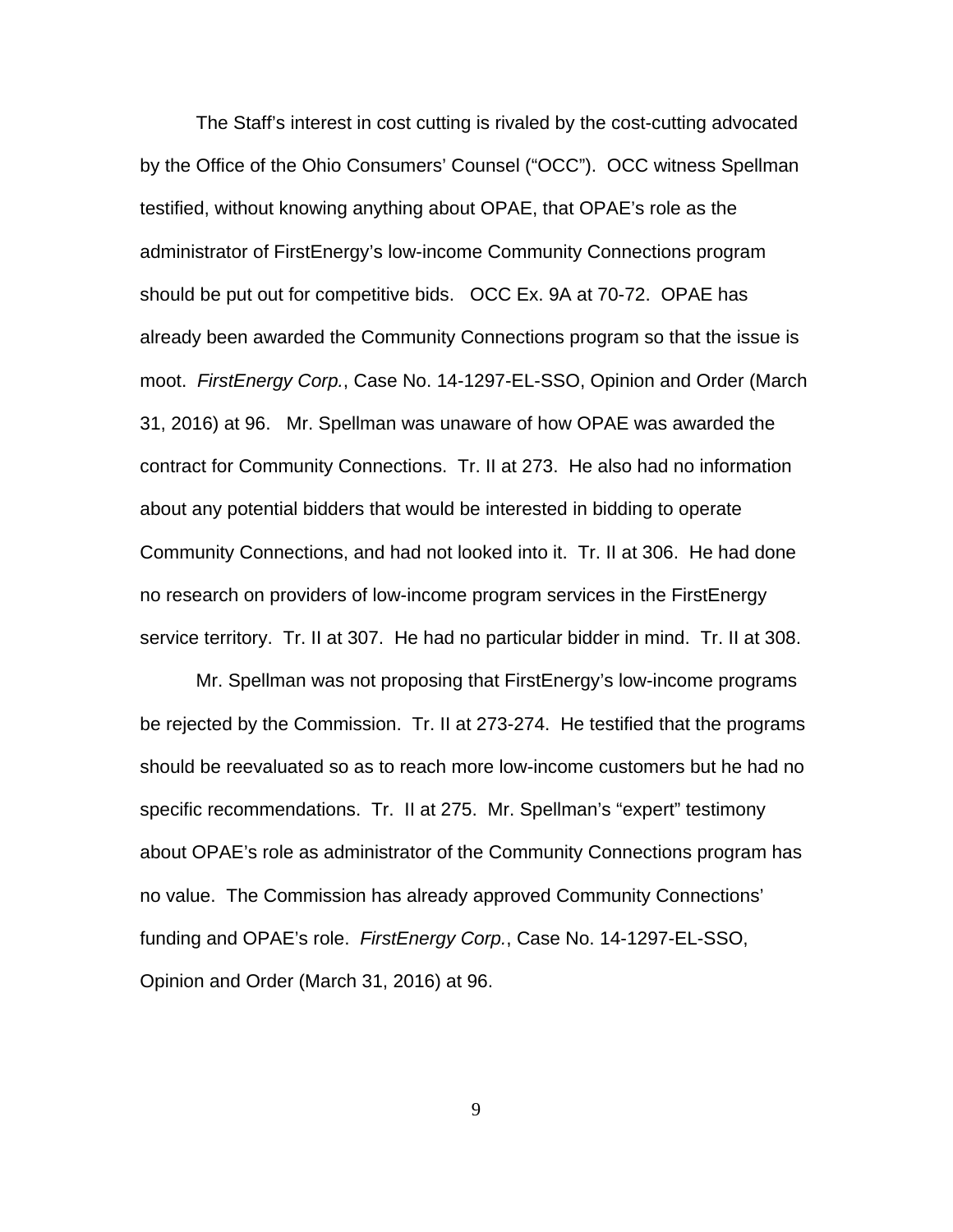#### **III. The Staff's Cost Caps Ignore the Cost of Energy Efficiency during the Plan Period, 2017 through 2019.**

 The Staff's cost caps also ignore whether the cost per unit of savings in the plan period will be greater than in the prior period, 2012-2014. The Staff ignores the fact that measures that are still cost-effective during the period from 2017-2019 may not be as cost-effective as they were in 2012-2014. While the measures still save electricity at a lower cost than could be supplied, they may well cost more in the coming Plan period. Environmental Intervenors Ex. 1 at 20.

FirstEnergy rebuttal witness Edward C. Miller noted that the Staff's cost cap is unworkable because it was determined without taking consideration of the cost of compliance with the energy efficiency benchmarks in the 2017-2019 Plan period. FE Exhibit 17 at 5. The Staff looked at cost data for the 2012-2014 period but did not consider whether the cost data from 2012-2014 is still relevant for the period of this plan, 2017-2019. Since 2012, costs have increased not only through inflation but also because standards and efficiency conditions have changed. The amount of energy savings from some measures has decreased, requiring more participation simply to achieve the same levels of saving as in the past. In some cases, technologies have evolved and become more expensive requiring an increase in the incentive levels offered to customers. FE Ex. 17 at 6. Failing to consider significant changes to the cost of compliance is a major flaw in the Staff's proposal. Id. at 6-7.

The Staff's proposed cost cap results in a maximum aggregate annual budget of \$80.1 million for the three FirstEnergy utilities. The average annual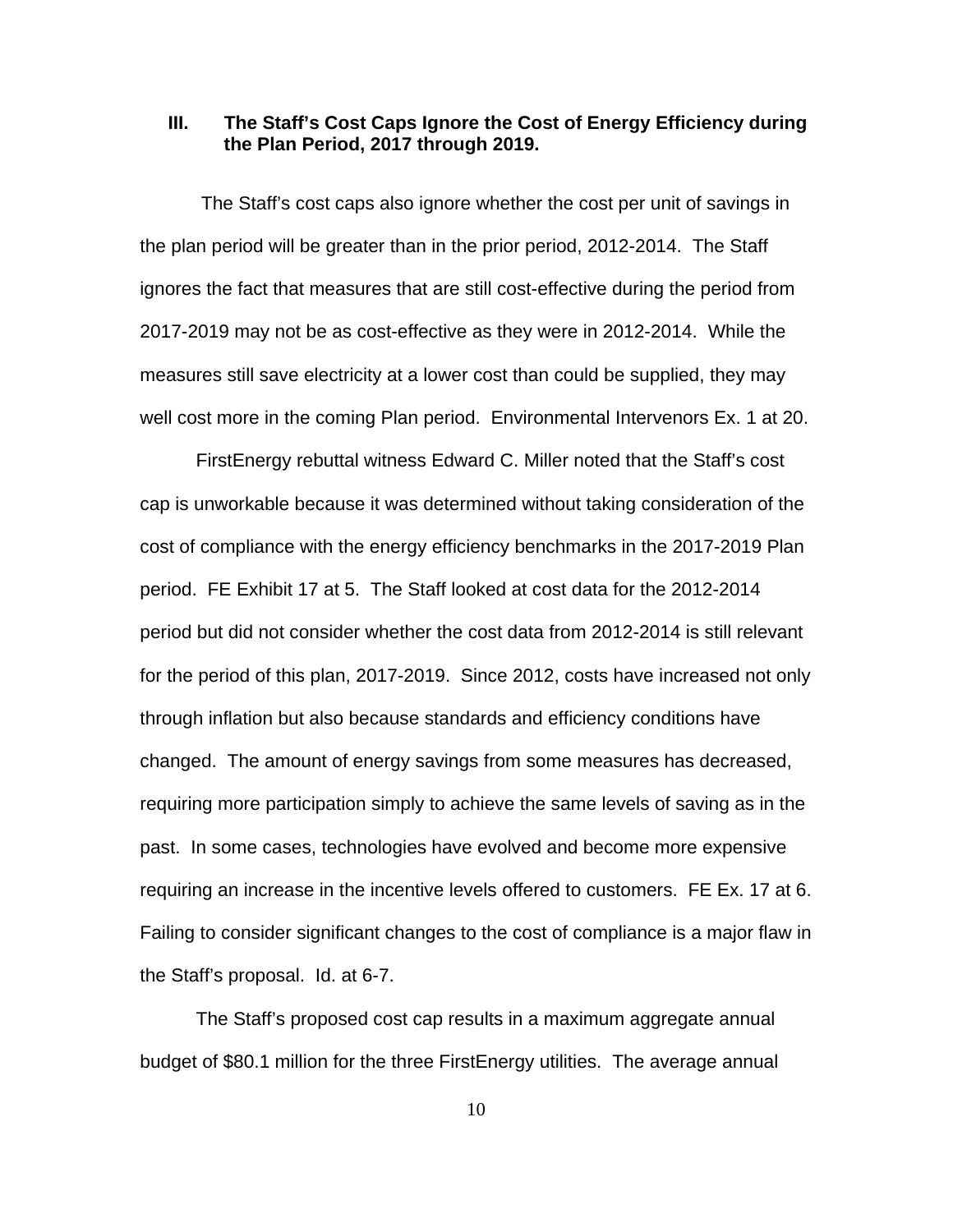budget of the revised Plan as agreed in the Stipulation is approximately \$90 million. The FirstEnergy utilities are obligated under their current Electric Security Plan ("ESP IV") to pay \$6 million per year to OPAE to operate the Community Connections program. *FirstEnergy Corp.*, Case No. 14-1297-EL-SSO, Opinion and Order, (March 31, 2016) at 75. The three Utilities are also allowed an opportunity to collect up to \$10 million in after-tax (\$15.6 million before tax) shared savings during the Plan period. FE Exhibit 17 at 8. The cost cap of \$80.1 million eliminates any realistic opportunity for the FirstEnergy utilities to earn the shared savings.

Under the caps, the Utilities will need to focus all their attention to meet their statutory benchmarks. FE Ex. 17 at 10. The Utilities will be restricted in their ability merely to meet their statutory targets under the Staff's caps. The Staff's proposal that the Utilities could seek an amendment to the benchmarks has so much uncertainty that it cannot justify the cost caps. FE Ex. 17 at 11. The Staff's cost caps could force the utilities to make significant revisions to their Plans, which could limit the amount of energy efficiency resources eligible to be offered into the PJM auctions. FE Ex. 17 at 13.

Should the Utilities be subject to the Staff's proposed \$80.1 million cost cap, the Utilities would need to adjust the program mix and significantly increase reliance on "low hanging fruit", i.e., low-cost, first-year savings measures being available. More comprehensive, long-lived, and more expensive programs and measures would be eliminated. These actions would result in a less robust plan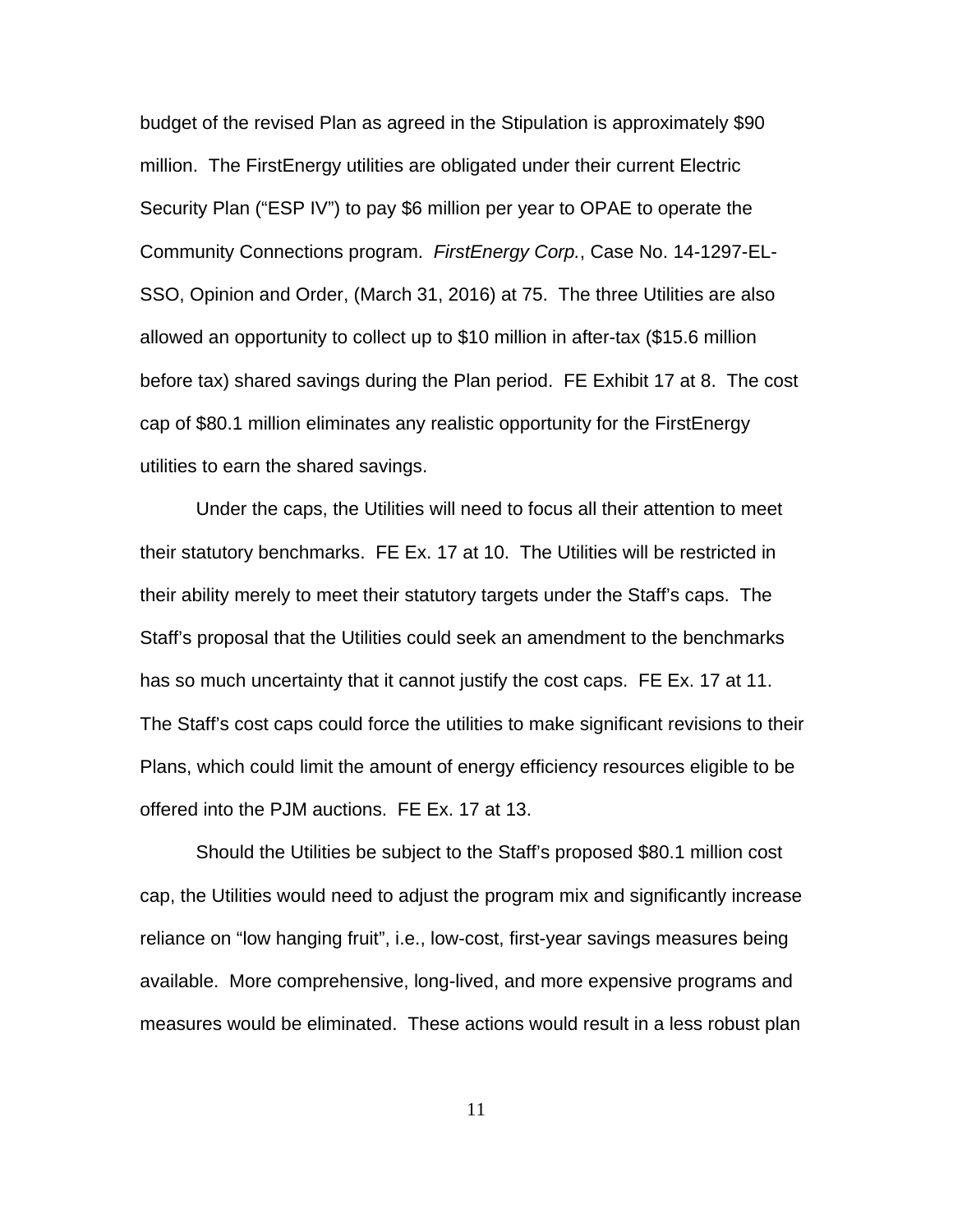with fewer opportunities for customer participation. In addition, the Utilities' potential for noncompliance significantly increases. FE Ex. 17 at 13.

## **IV. The Commission already has Authority to Limit and Review energy efficiency spending.**

 The Commission already approves utility portfolio plans and budgets. Pursuant to O.A.C. Rule 4901:1-39-04, the utilities' portfolio plans and the nonlow-income programs included in the plans must be found to be cost-effective on a portfolio and program basis. Each of the Utilities' revised plans passes the Total Resource Cost ("TRC") test, with TRC scores of 1.5, 1.6, and 1.6 for Ohio Edison, CEI, and Toledo Edison respectively. FE Exhibit 17 at 4.

When the Commission approves the Plans, the Commission also approves the Plans' three-year budget. The Utilities will recover costs within their budgets. The approved budget is already a "cap" that will control the costs of the Plans, including all program costs and shared savings. There is no need to place additional caps on program costs. FE Ex. 17 at 4.

Staff witness Donlon agreed that when the Commission approves a plan, the Utilities are not authorized to spend more money than the amount approved in the plan. Tr. III at 461. When the Commission approves the plan, it is authorizing the spending amount in the plan. Tr. III at 461. The Commission approves plans and program budgets for the entire three-year duration of the plan. Tr. II at 365. If the Utilities want to spend more money above and beyond those budgets, they would have to seek Commission approval. Tr. II at 365.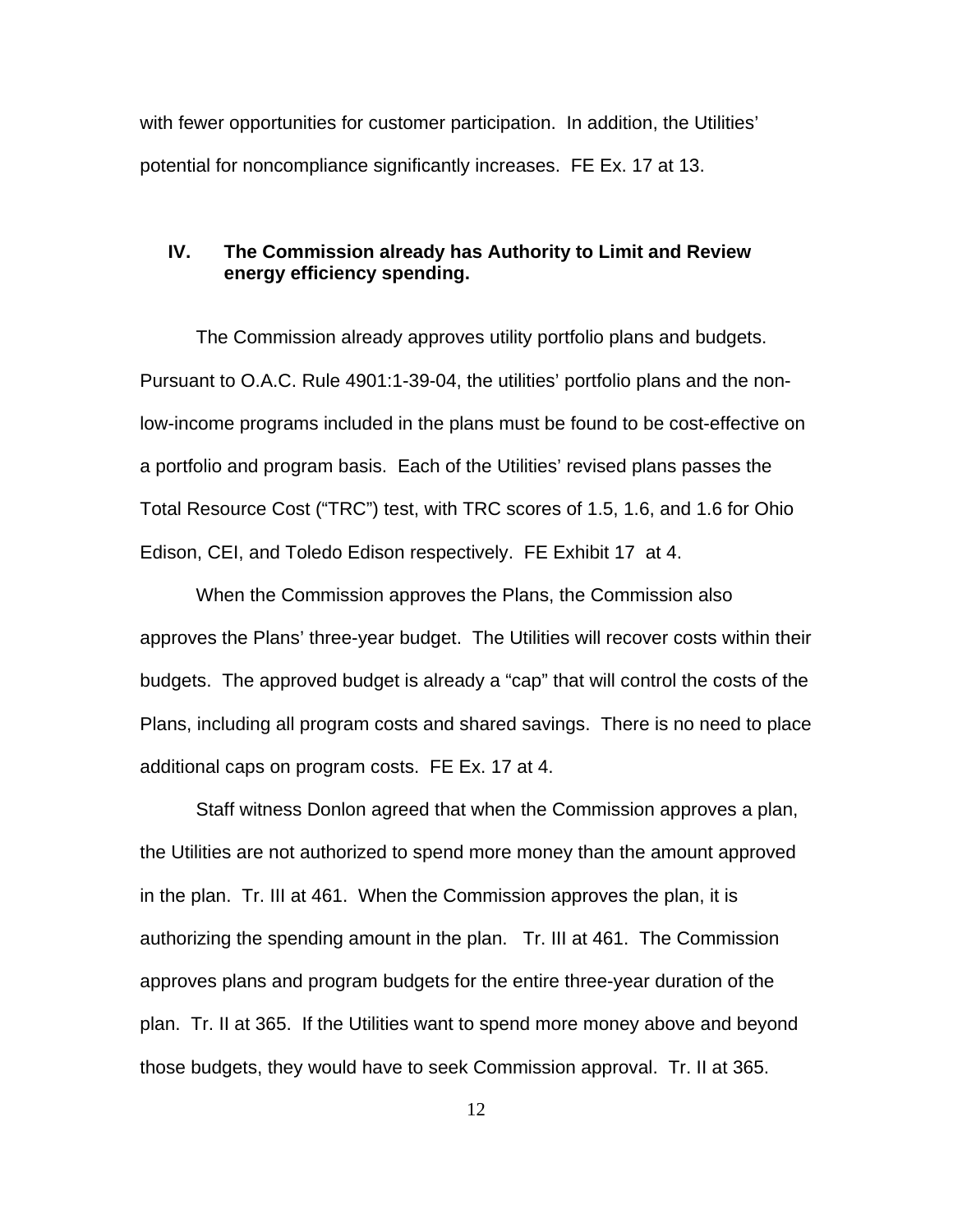Thus, a limitation on spending is embodied in the Commission's approval of a budget for a plan. This approval should be based on a careful review of the programs proposed, their costs, and the mix of benefits they provide and the purposes they serve. Environmental Intervenors Ex. 1 at 32. When the Commission approves a portfolio plan, the Commission addresses potential concerns about costs. There is no evidence that the Commission's process for the approval of portfolio plans will be improved by a cost cap. A cost cap expressed as a fixed percentage of revenues reported on FERC Forms 1 has not been justified in terms of its benefit or value to customers.

#### **V. Conclusion**

In conclusion, the Commission should adopt the Stipulation and Recommendation filed in this case on December 9, 2016 in its entirety. The Stipulation meets all three parts of the Commission's test for the reasonableness of stipulations, and therefore should be adopted. The Commission should not adopt the Staff's proposal for cost caps on the FirstEnergy Utilities' energy efficiency and peak demand reduction program spending. The Staff's proposed cost caps ignore all the benefits of energy efficiency programs. The Staff also did not consider the costs the FirstEnergy Utilities will incur to achieve energy efficiency and peak demand reductions during the Plan period. The Commission already has authority to review and approve spending for the FirstEnergy Utilities' programs. The Commission already reviews the costs flowing through the cost-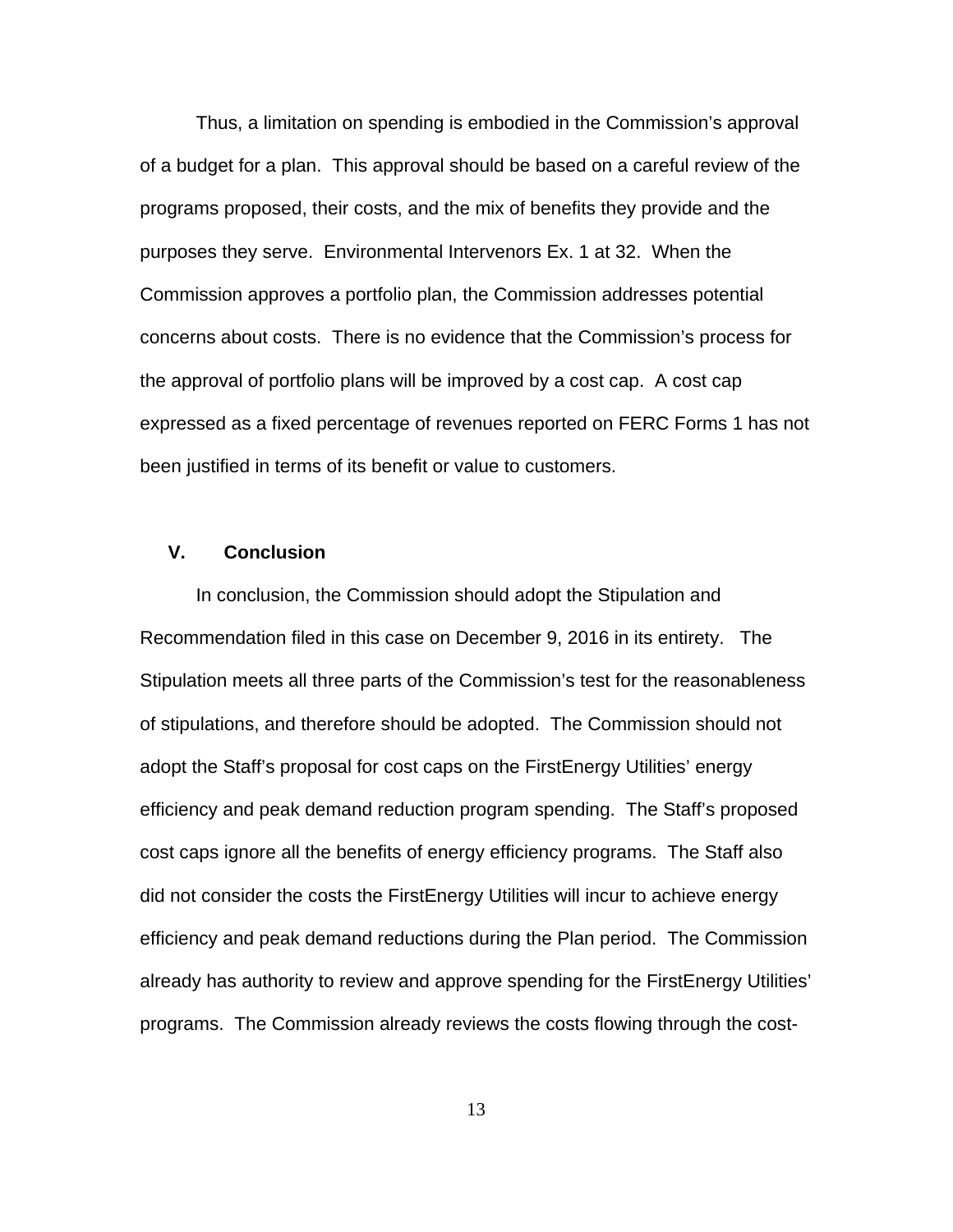recovery riders. The spending caps are not only unnecessary, they will also interfere with the optimization of the FirstEnergy portfolio Plans.

Respectfully submitted,

/s/Colleen Mooney Colleen L. Mooney Ohio Partners for Affordable Energy PO Box 12451 Columbus, OH 43212 Telephone: (614) 488-5739 (Electronically subscribed)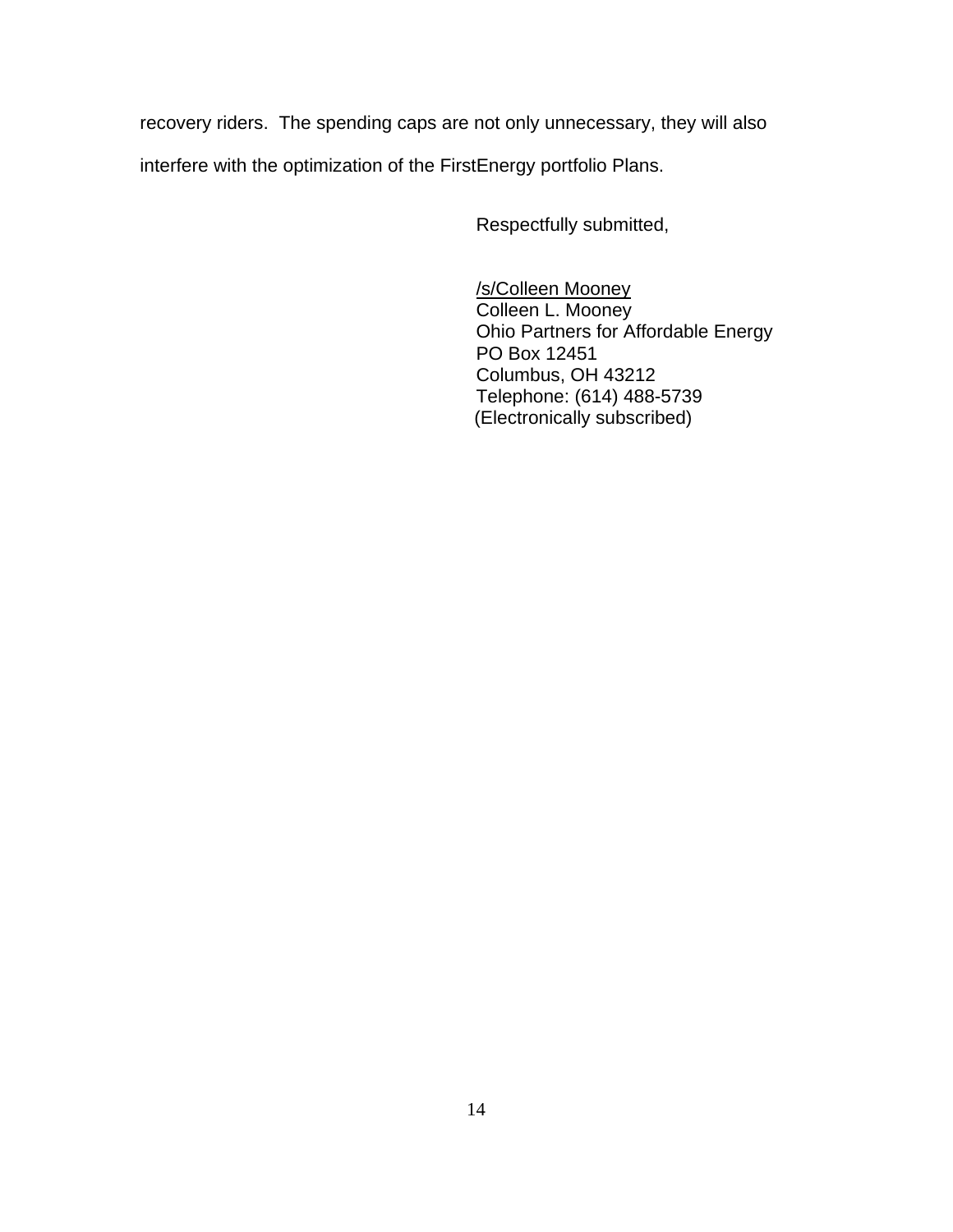## **CERTIFICATE OF SERVICE**

A copy of the foregoing Post-Hearing Brief will be served on this 21st day

of February 2017 by the Commission's Docketing Division to these parties who

are electronically subscribed.

/s/Colleen Mooney Colleen L. Mooney

[cdunn@firstenergycorp.com](mailto:cdunn@firstenergycorp.com) [kjklaw@yahoo.com](mailto:kjklaw@yahoo.com) [eostrowski@firstenergycorp.com](mailto:eostrowski@firstenergycorp.com) [mrgladman@jonesday.com](mailto:mrgladman@jonesday.com) [Christopher.healey@occ.ohio.gov](mailto:Christopher.healey@occ.ohio.gov) [dstinson@bricker.com](mailto:dstinson@bricker.com) [rkelter@elpc.org](mailto:rkelter@elpc.org) [mfleisher@elpc.org](mailto:mfleisher@elpc.org) [tdougherty@theOEC.org](mailto:tdougherty@theOEC.org) [jfinnigan@edf.org](mailto:jfinnigan@edf.org) [swilliams@nrdc.org](mailto:swilliams@nrdc.org) [rdove@attorneydov.com](mailto:rdove@attorneydov.com) [joliker@igsenergy.com](mailto:joliker@igsenergy.com) [mpritchard@mwncmh.com](mailto:mpritchard@mwncmh.com) [bojko@carpenterlipps.com](mailto:bojko@carpenterlipps.com) [perko@carpenterlipps.com](mailto:perko@carpenterlipps.com) [sechler@carpenterlipps.com](mailto:sechler@carpenterlipps.com) [callwein@keglerbrown.com](mailto:callwein@keglerbrown.com) [gpoulos@enernoc.com](mailto:gpoulos@enernoc.com) [ricks@ohanet.org](mailto:ricks@ohanet.org) [dparram@bricker.com](mailto:dparram@bricker.com) [dborchers@bricker.com](mailto:dborchers@bricker.com) [mwarnock@bricker.com](mailto:mwarnock@bricker.com) [John.jones@ohioattorneygeneral.gov](mailto:John.jones@ohioattorneygeneral.gov) [Natalia.messenger@ohioattorneygeneral.gov](mailto:Natalia.messenger@ohioattorneygeneral.gov)